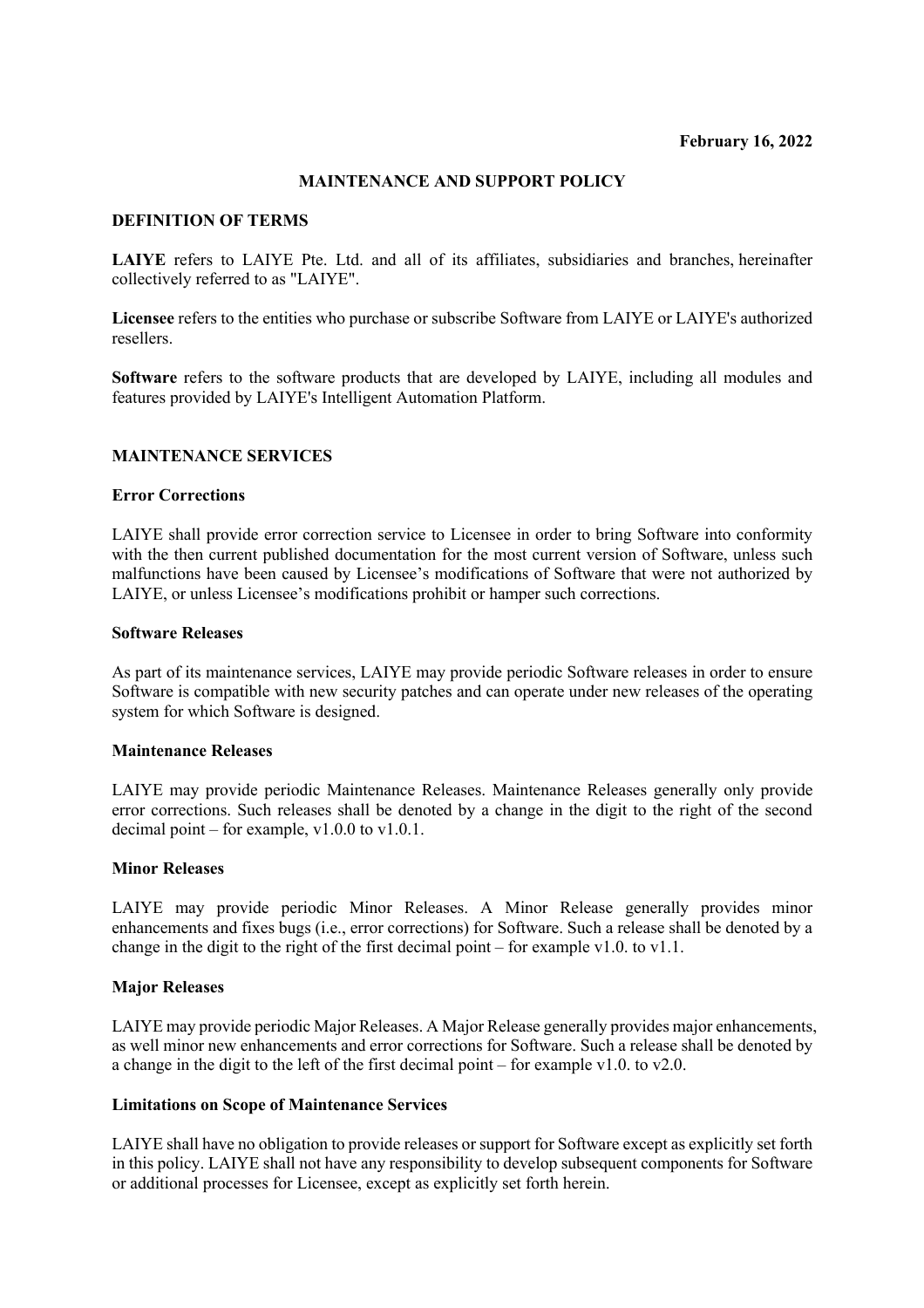Due to the nature of software operating in a multivendor environment, LAIYE provides no guarantee to fix errors in Software within any specific time duration.

Maintenance Services do not include: (a) development of customized computer programs, (b) repairs or services relating to any third-party software or hardware, or (c) hardware modifications or changes to existing hardware configurations that are outside the scope of the warranty.

LAIYE may provide maintenance services for the two most up-to-date major release versions ONLY, but NOT any earlier major release versions. Licensee is encouraged to upgrade to the most up-to-date major release version, and LAIYE provides no guarantee on maintenance services for any outdated major release versions.

# **SUPPORT SERVICES**

LAIYE shall provide support to Licensee as described below ("Support"):

#### **Enterprise Product Support**

Under this agreement, Licensee is entitled to LAIYE's enterprise product support for which LAIYE renders support services to Licensee during normal business hours for all components of Software. Support and maintenance services are available in English, Spanish, Portuguese, and Mandarin.

#### **Limitations on Scope of Support Services**

LAIYE may provide support services for the two most up-to-date major release versions ONLY, but NOT any earlier major release versions. Licensee is encouraged to upgrade to the most up-to-date major release version, and LAIYE provides no guarantee on support services for any outdated major release versions.

# **Support Hours**

LAIYE provides support on all business days from 9am – 5pm. Business days are defined as weekdays that are not public holidays, in the country where Software was purchased. For countries with multiple time zones, business hours are defined based on the time zone of the capital city.

Customers requiring 24/7 support can purchase Premium Support from LAIYE.

# **Mode of Contact - Email Support**

Support Email: Globalsupport@laiye.com

When contacting support services, please specify the following information:

- 1. Email Subject: severity plus a short description (e.g., S1: Commander is unresponsive)
- 2. Email Body: description of the issue
	- a. Module & Version
	- b. Detailed description of the issue, preferably including the steps on how to simulate the issue within the system
	- c. Video recording or screenshots of the error message / issue

All official communications for support will be handled via email.

#### **Service Levels and Response Times**